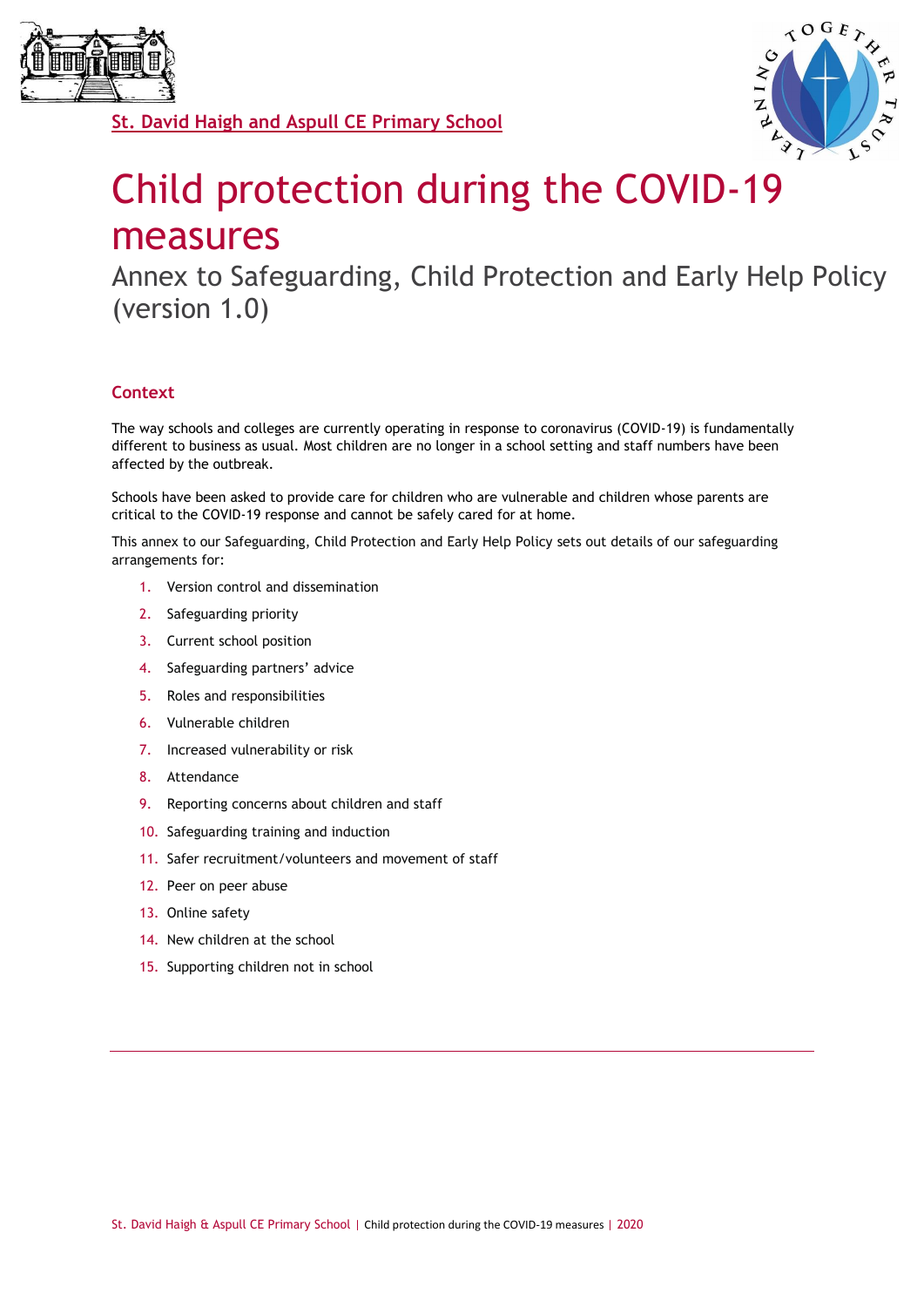# **Version control and dissemination**

This is version 1.0 of this annex. It will be reviewed by our designated safeguarding lead (DSL) or a deputy DSL on a weekly basis as circumstances continue to evolve or following updated Department for Education advice or guidance. It is available on the school website.

We will ensure that on any given day all staff and volunteers in attendance will be aware of who the DSL and deputy DSLs are and how staff and volunteers can to speak to them.

## **Safeguarding priority**

During these challenging times the safeguarding of all children at our school – whether they are currently at home or in attendance – continues to be our priority. The following fundamental safeguarding principles remain the same:

- the best interests of children continue to come first
- if anyone in our school has a safeguarding concern, they will act immediately
- a designated safeguarding lead (DSL) or deputy DSL will always be available
- no unsuitable people will be allowed to gain access to children
- children should continue to be protected when they are online.

# **Current school position**

*With effect from 20th April 2020, the Trust will be operating as 2 Hubs – St Wilfrid's/St Paul's and Canon Sharples/St David's. DSL responsibility will stay with the Home School, however a host "duty" DSL will be available at each Host school*

All staff and volunteers attending on site from outside our school will complete an induction to ensure they are aware of safeguarding risks and know how to act if they have concerns.

## **Safeguarding partners' advice**

We continue to work closely with our safeguarding partners, and we will ensure this annex is consistent with their advice. This will include expectations for supporting children with education, health and care (EHC) plans, the local authority designated officer and children's social care, reporting mechanisms, referral thresholds and children in need.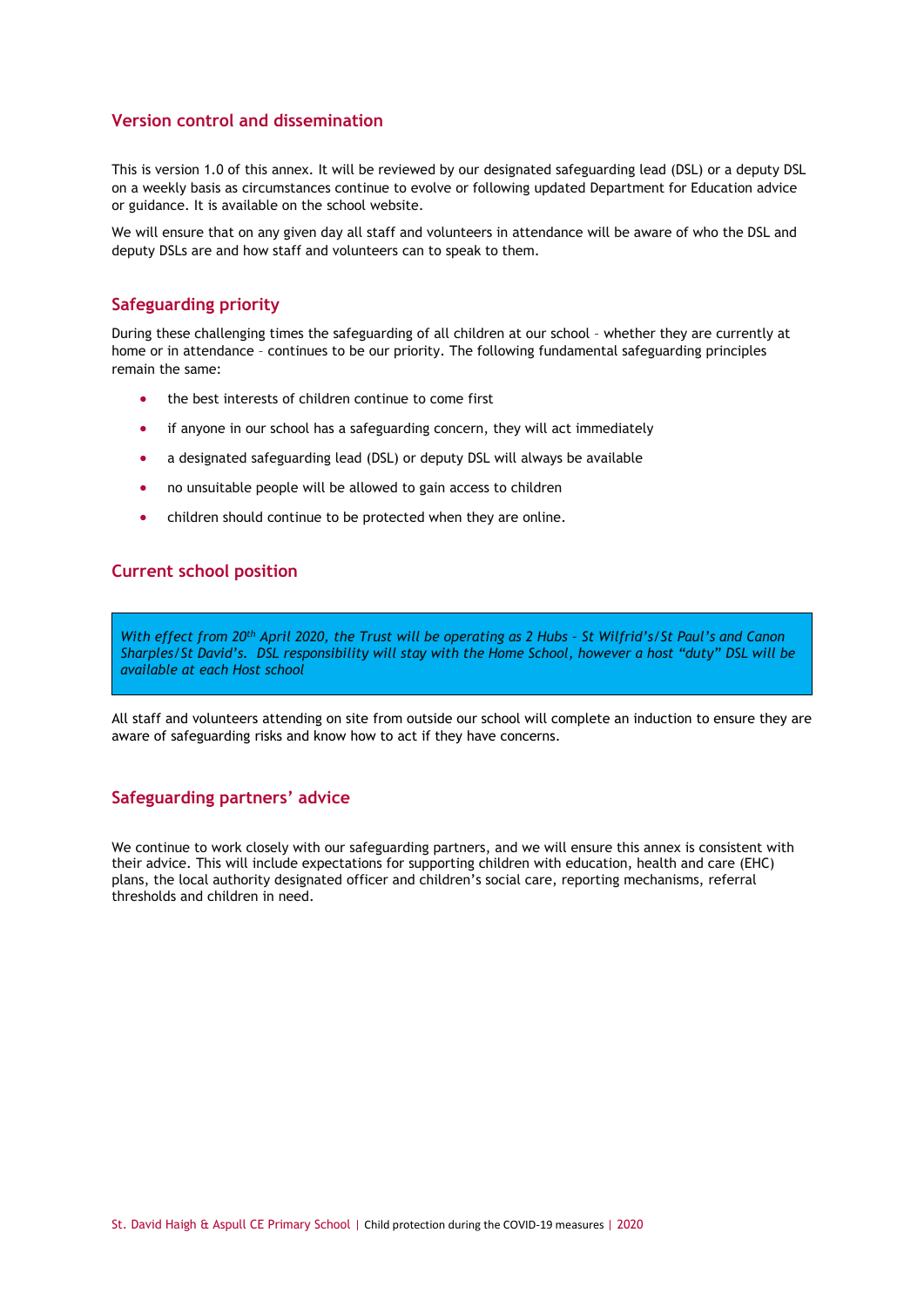# **Roles and responsibilities**

The roles and responsibilities for safeguarding in our school remain in line with our Safeguarding, Child Protection and Early Help Policy.

If possible, our DSL and at least one deputy DSL will be available on site during the school day. Where this is not possible, we will:

- have a trained DSL or deputy DSL available by phone and/or online video; or
- ensure we have access to a trained DSL or deputy DSL from another school or college by phone and/or online video.

Where our DSL or a deputy DSL cannot be on site, then in addition to one of the above options we will also ensure a senior leader from the school takes responsibility for co-ordinating safeguarding on site.

| The designated safeguarding lead (DSL) for child protection is Mr Robin Woods      |
|------------------------------------------------------------------------------------|
| Contact details: email: enquiries@admin.saintdavids.wigan.sch.uk tel: 01942 831310 |
| The deputy designated lead(s) is: Mrs Janet Kneale                                 |
| Contact details: email: enquiries@admin.saintdavids.wigan.sch.uk tel: 01942 831310 |
|                                                                                    |
|                                                                                    |
|                                                                                    |
| The Host Duty designated leads are:                                                |
| St Wilfrid's - Stuart Colothan                                                     |
| Contact details: email: enguiries@saintwilfrids.wigan.sch.uk tel: 01257 423992     |
| St Paul's - Julia Burger                                                           |
| Contact details: email: bursar@adlingtonstpauls.lancs.sch.uk_tel: 01257 480276     |
| St David's - Robin Woods                                                           |
| Contact details: email: enguiries@admin.saintdavids.wigan.sch.uk_tel: 01942 831310 |
| Canon Sharples - Jennifer Woodcock                                                 |
| Contact details: email: enguiries@canonsharples.wigan.sch.uk_tel: 01942 776188     |
| Learning Together Trust - Janet Kneale                                             |
| Contact details: email: enguiries@saintwilfrids.wigan.sch.uk tel: 01257 423992     |
|                                                                                    |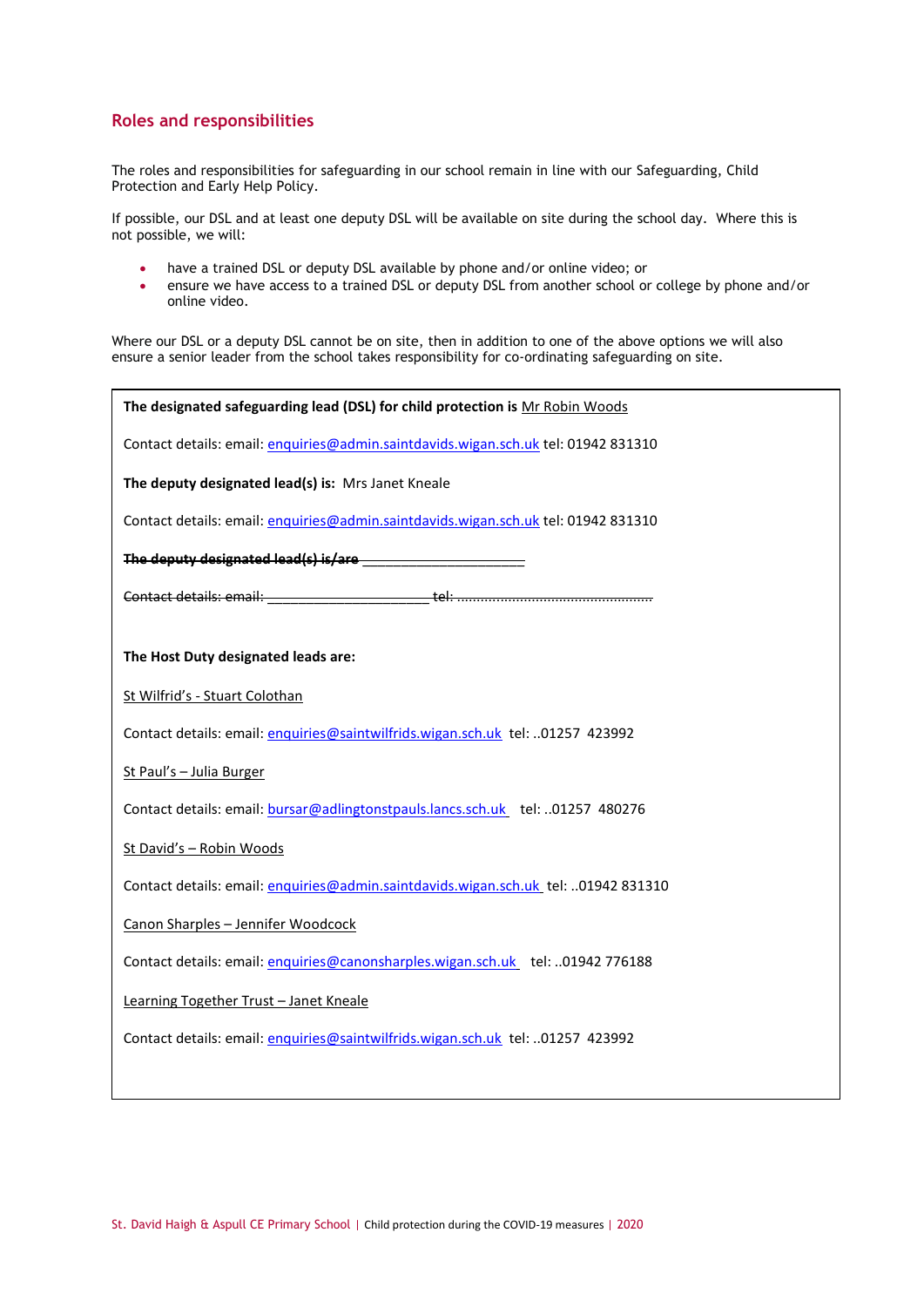# **Vulnerable children**

Vulnerable children include those who have a social worker and those children and young people up to the age of 25 with education or health care (EHC) plans.

Those who have a social worker include children who have a child protection plan and those who are looked after by the local authority. A child may also be deemed to be vulnerable if they have been assessed as being in need or otherwise meet the definition in section 17 of the Children Act 1989.

There is an expectation that vulnerable children who have a social worker will attend school, so long as they do not have underlying health conditions that put them at risk. Where a parent does not want their child to attend school, and their child is considered vulnerable, we will discuss this with the social worker and explore the reasons for this directly with the parent.

Those with an EHC plan will be risk-assessed in consultation with the local authority and parents to decide whether they need to continue to be offered a school place in order to meet their needs, or whether they can safely have their needs met at home. This could include, if necessary, carers, therapists or clinicians visiting the home to provide any essential services. Many children and young people with EHC plans can safely remain at home.

We will encourage our vulnerable children and young people to attend a school, including remotely if needed.

Senior leaders in our school, especially the DSL (and deputies) know who our most vulnerable children are, and they have the flexibility to offer a place to those on the edge of receiving children's social care support.

We will continue to work with children's social workers and the local authority virtual school head (VSH) for looked-after and previously looked-after children.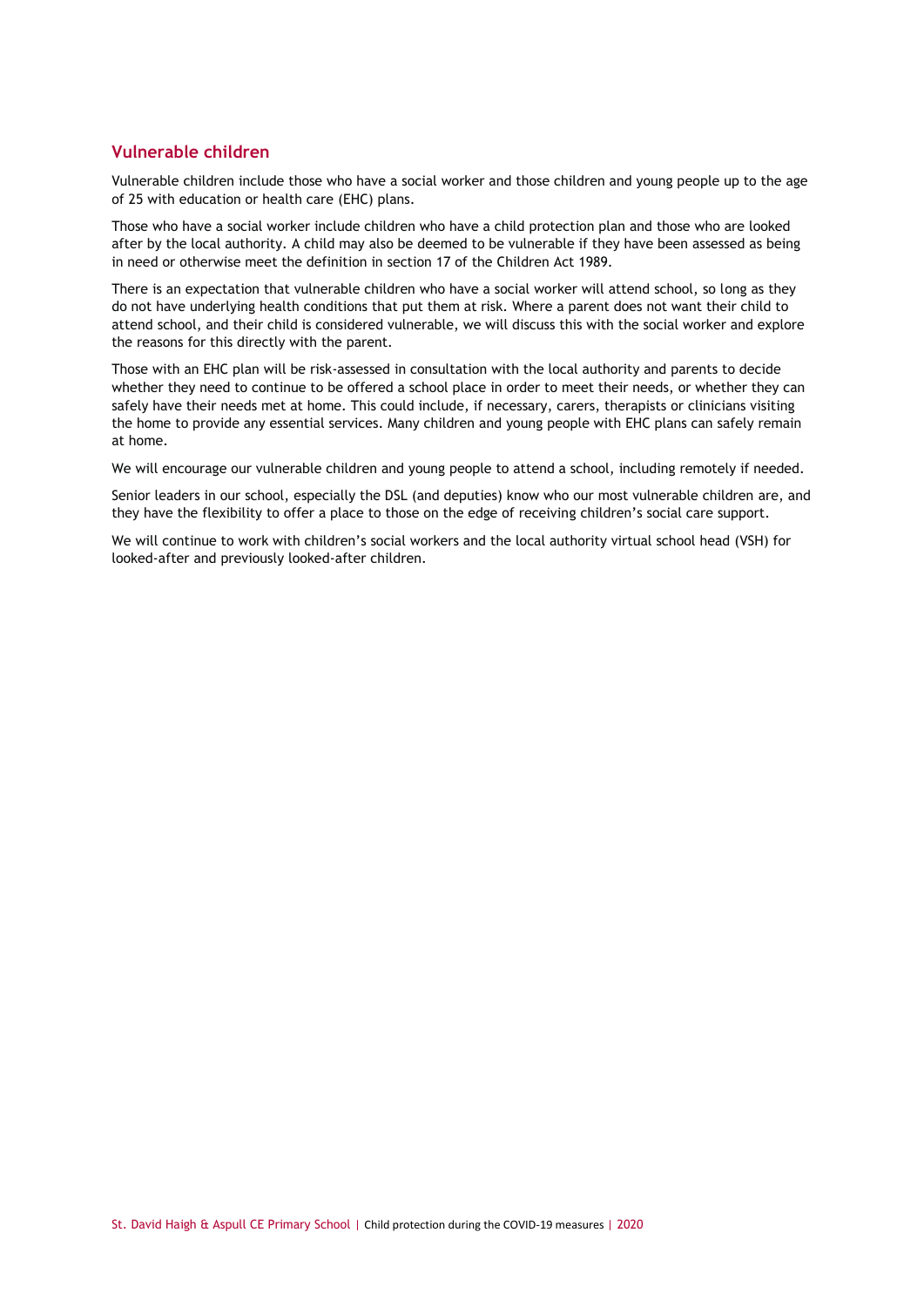#### **Increased vulnerability or risk**

Negative experiences and distressing life events, such as the current circumstances, can affect the mental health of pupils and their parents. Staff will be aware of this in setting expectations of pupils' work where they are at home. Where we are providing for children of critical workers and vulnerable children on site, we will ensure appropriate support is in place for them.

Our staff and volunteers will be aware of the mental health of [children](https://safeguarding.network/safeguarding-resources/specific-risks-children-additional-needs/mental-health/) and their [parents and carers](https://safeguarding.network/safeguarding-resources/parental-issues/parental-mental-ill-health/) and will contact the DSL or a deputy if they have any concerns.

#### **Attendance**

Where a child is expected but does not arrive at school, we will follow our attendance procedure and attempt to contact the family. If contact cannot be made, the DSL or a deputy DSL will be informed.

The DSL or a deputy will attempt to contact the parents through various methods, such as telephone, FaceTime, Skype or by contact a relative in the first instance. If contact cannot be made or if the DSL or a deputy DSL deems it necessary, we will undertake a home visit or ask an appropriate agency to do so. A risk assessment will be carried out before any such visit is made to ensure staff the family are not put at risk.

Where a vulnerable child does not take up their place, we will notify their social worker.

#### **Reporting concerns about children or staff**

The importance of all staff and volunteers acting immediately on any safeguarding concerns remains. Staff and volunteers will continue to follow our Child Protection procedures [insert link] and advise the DSL of any concerns they have about any child, including those who are not attending school.

The varied arrangements in place as a result of the COVID-19 measures do not reduce the risks that children may face from staff or volunteers. As such, it remains extremely important that any allegations of abuse made against staff or volunteers attending our school are dealt with thoroughly and efficiently and in accordance with our Allegations Against Staff Policy.

# **Staff training and induction**

For the duration of the COVID-19 measures, our DSL and deputy DSLSs are unlikely to receive their refresher training. In line with government guidance, our trained DSLs and deputy DSLs will be classed as trained even if they cannot receive this training.

All current school staff have received safeguarding training and have read Part One and Annex A of Keeping Children Safe in Education. When new staff are recruited or volunteers join us, they will receive a safeguarding induction in accordance with our Safeguarding, Child Protection and Early Help Policy.

If staff from another setting attend the school site then, in line with government guidance, we will not undertake any additional safeguarding checks if the setting providing those staff confirm that:

- the individual has been subject to an enhanced DBS and children's barred list check and, that in the opinion of that setting, nothing resulted from those checks that provided any caused for concern
- there are no safeguarding investigations into the conduct of that individual
- the individual remains suitable to work with children.

# **Safer recruitment/volunteers and movement of staff**

It remains essential that people who are unsuitable are not allowed to enter the children's workforce or gain access to children.

When recruiting new staff, we will continue to follow our Safer Recruitment policy.

In response to COVID-19, the Disclosure and Barring Service (DBS) has made changes to its guidance on standard and enhanced DBS ID checking to minimise the need for face-to-face contact.